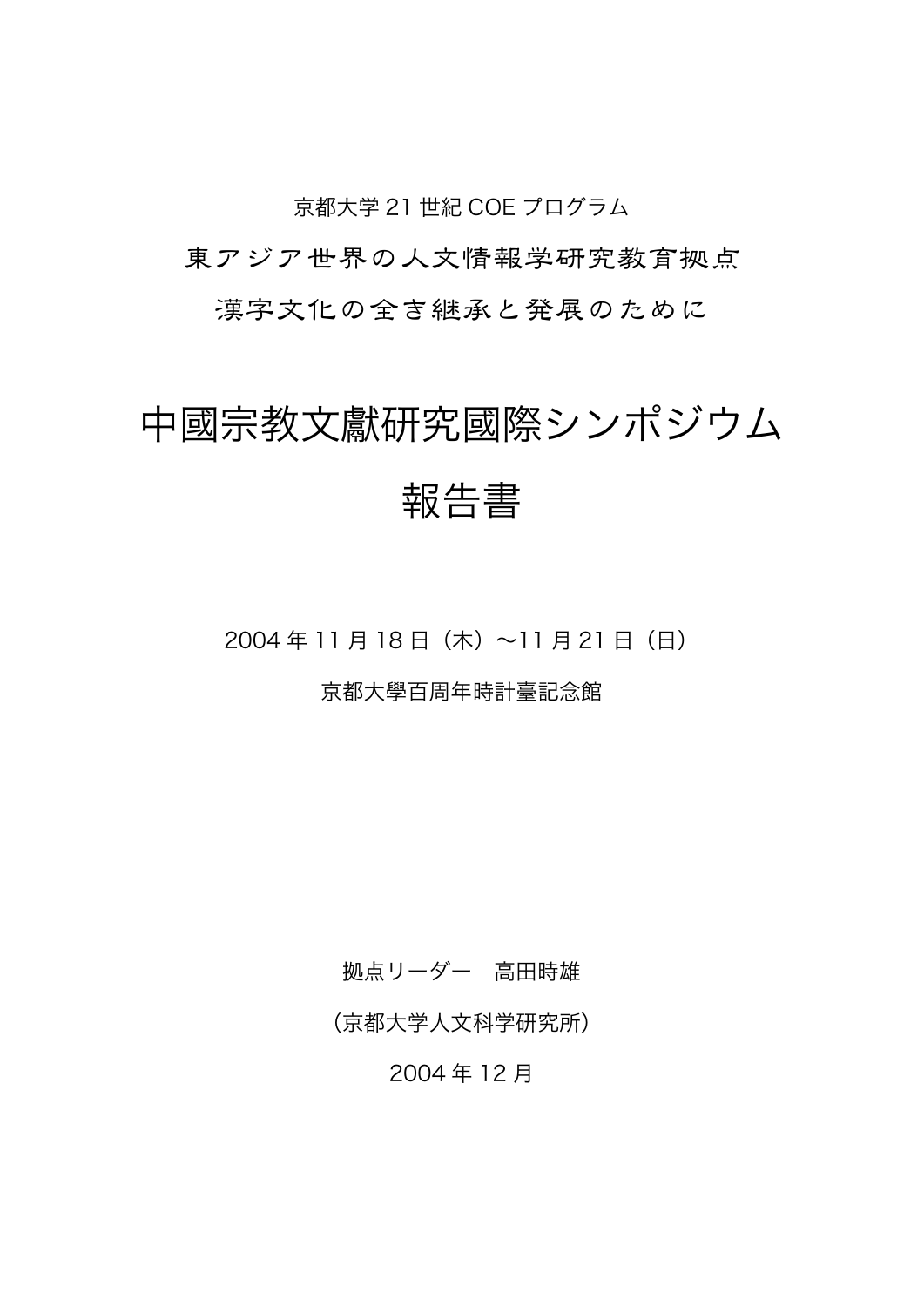Toward an Overall Inheritance and Development of Kanji Culture

East Asian Center for Informatics in Humanities, the 21st Century COE, Kyoto University

## Proceedings of

# the International Symposium **Religions in Chinese Script**

### Perspectives for Texual Research

November 18th - 21st, 2004 Kyoto University Clock Tower Centennial Hall

> Program Leader Professor Tokio Takata Institute for Research in Humanities, Kyoto University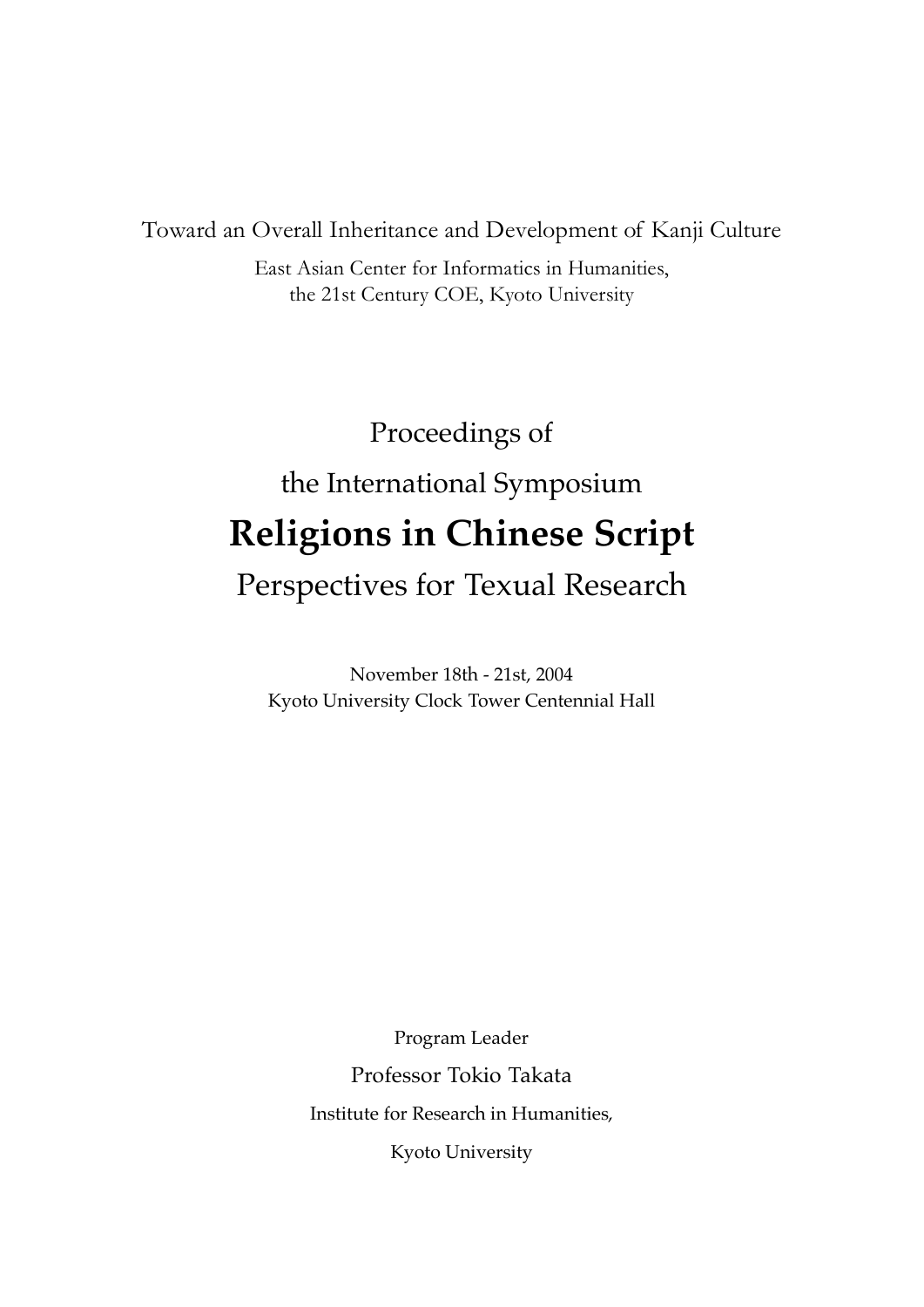本報告書は 2004年11月18日から21日の四日間に百って行われた「京都大學人文科學 研究所創立75周年記念 中國宗教文獻研究國際シンポジウム」において發表された論文を 集めたものである。このシンポジウムは京都大學人文科學研究所がイタリア國立東方學研 究所、フランス國立極東學院との共催で、内外から26名の研究者を招聘して開催したもの であるが、當初より 21世紀 COE プログラム「東アジア世界の人文情報學研究教育據點」の 事業の一環として位置づけられていた。

佛教、道教など中國宗教文獻の研究は人文科學研究所が東方文化學院京都研究所として その歴史をスタートさせて以來、一貫して研究所の最も重要な研究分野として位置づけら れ、これまでにも豐富かつ多樣な研究實績を積み重ねてきた。本シンポジウムはその到達 點を示すにふさわしい内容を備えているが、これを基礎としてさらに COE プログラムが目 指す新たな人文情報學への橋渡しを行うという意味で、中國佛教、道教、マニ教、景教、 イスラム教文獻の精緻な文獻學的研究に加えて、特に「中國宗教文獻情報學」というセッ ションを設けたことを特筆大書しておきたい。

本 COE プログラムには「漢字文化の全き繼承と發展のために」という副題が付されてい る。これは傳統的な研究成果を新しい時代の新しい視點と技術によっていかに發展させう るかを、一度世に問うてみたいという試みであったが、本報告書に見えるようにその企圖 はかなりな程度まで果たされたと考えている。

シンポジウム自体も、きわめて專門的な内容であり、また使用言語も英語・中國語・日 本語と多岐にわたっていたにもかかわらず、毎日 100 人を超す來場者があり、各報告につ いて活發な議論がなされた。その點でも本シンポジウムの意義は決して小さくなかったと 言えよう。

最後に本シンポジウムに參加され、論文を寄せてくださった報告者、シンポジウム開催 にあたって盡力された關係諸機關、各位に深甚なる謝意を表したい。

2004年12月

21 世紀 COE プログラム「東アジア世界の人文情報學研究教育據點」リーダー 京都大學人文科學研究所教授 高田時雄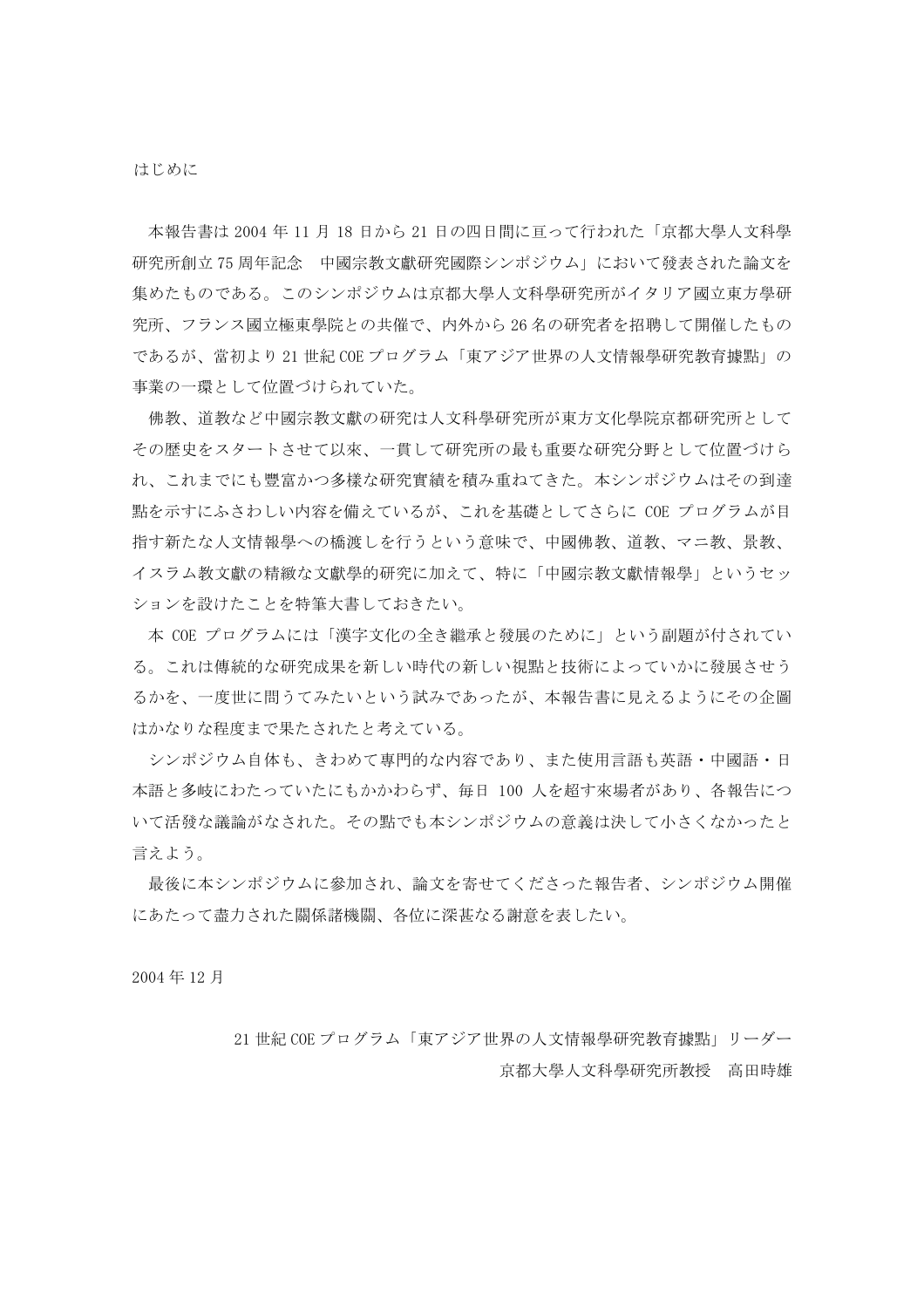#### 11 18

| $9.30\quad12.20$   |                                                          |  |
|--------------------|----------------------------------------------------------|--|
| 開會挨拶 京都大學副學長 入倉孝次郎 |                                                          |  |
|                    | 開會の辭 京都大學人文科學研究所長 森時彦                                    |  |
|                    | 司會 船山徹 (京都大學)                                            |  |
| ・方 廣錩              | ·辛島靜志<br>・落合俊典                                           |  |
|                    |                                                          |  |
| 14:00 17:30        | 司會 Silvio Vita (イタリア國立東方學研究所)                            |  |
| • 王 邦維             | ・榎本文雄                                                    |  |
| ・船山 徹              | · Antonino Forte                                         |  |
|                    |                                                          |  |
| 11<br>19           |                                                          |  |
| 9.301200           | 司會 François Lachaud (フランス國立極東學院)                         |  |
| ・劉 淑芬              | · Silvio Vita<br>· Jean-Noël Robert                      |  |
|                    |                                                          |  |
| 14:00 17:30        | 司會 高田時雄 (京都大學)                                           |  |
| ・林 悟殊              | $\cdot$ Max Deeg                                         |  |
| ・榮 新江              | ·濱田正美                                                    |  |
|                    |                                                          |  |
| 11<br>$\infty$     |                                                          |  |
| 9.301200           | 司會 麥谷邦夫(京都大學)                                            |  |
|                    | · Judith M. Boltz • Franciscus Verellen • Monica Esposit |  |
|                    |                                                          |  |
| 14:00 17:30        | 司會 小南一郎/Monica Esposit (京都大學)                            |  |
| ・李遠國               | ・王承文                                                     |  |
| ・麥谷邦夫              | ・小南一郎                                                    |  |
|                    |                                                          |  |
| 11<br>21           |                                                          |  |
| 9.301200           | 司會 Christian Wittern (京都大學)                              |  |
| ・釋 惠敏              | 茂樹<br>· Christian Wittern<br>・師                          |  |
|                    |                                                          |  |
| 14:00 15:30        | 司會<br><b>Christian Wittern</b>                           |  |
| • Matthias Arnold  | · Fabrizio Pregadio                                      |  |
|                    |                                                          |  |